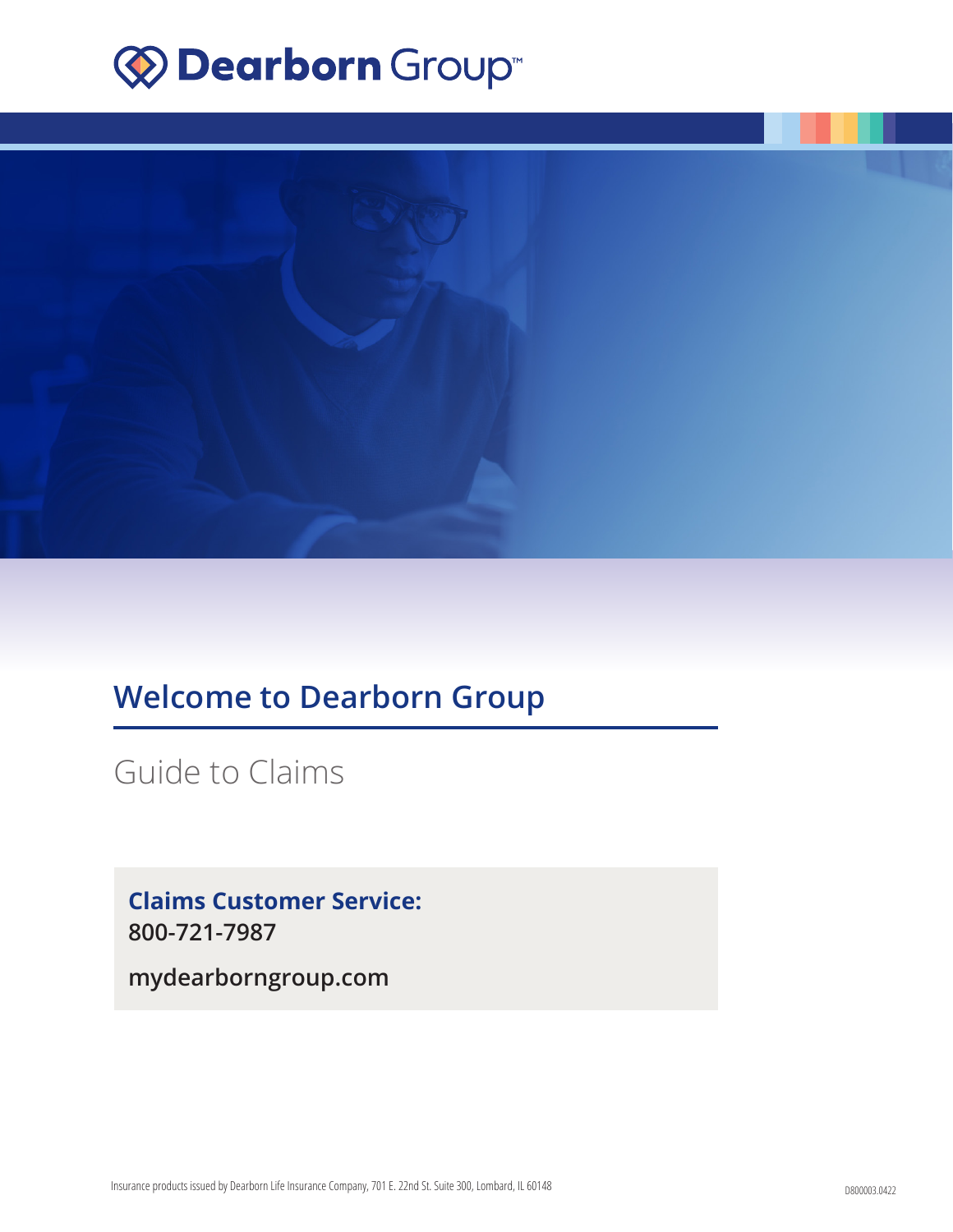# **TABLE OF CONTENTS: GUIDE TO CLAIMS**

| $\triangle$ Life Claim                                               |  |
|----------------------------------------------------------------------|--|
| ▲ Short-Term Disability Claim                                        |  |
| ▲ Long-Term Disability Claim                                         |  |
|                                                                      |  |
| ▲ Taxability of Disability Benefits                                  |  |
| $\mathcal{N}$ . The set of $\mathcal{N}$ is the set of $\mathcal{N}$ |  |

▲ Year-End Tax Reporting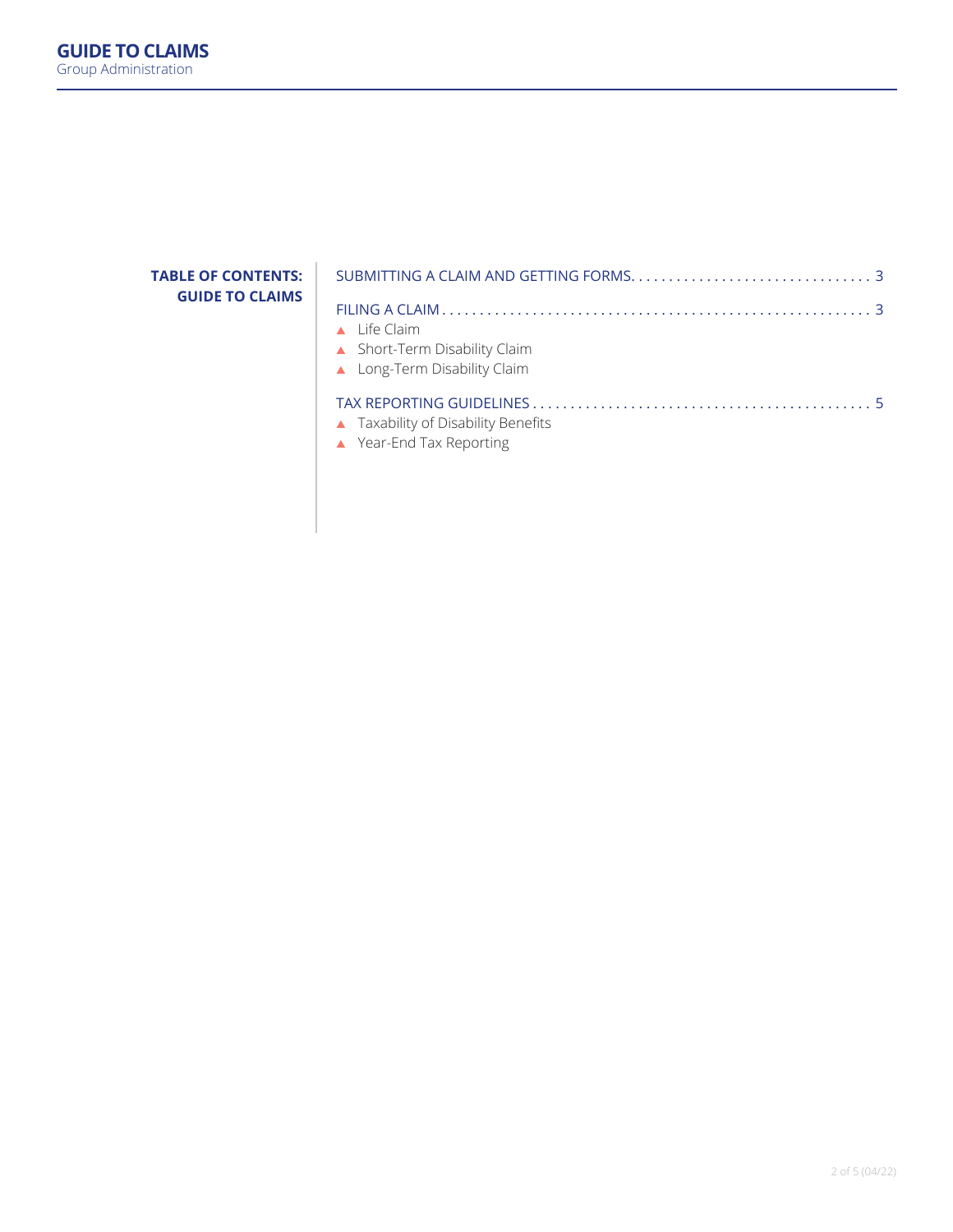|                                                       | This guide is designed to assist you in the administration of your group insurance plan.                                                                                                                                                                                                                                                                                                                                                                                                                                    |
|-------------------------------------------------------|-----------------------------------------------------------------------------------------------------------------------------------------------------------------------------------------------------------------------------------------------------------------------------------------------------------------------------------------------------------------------------------------------------------------------------------------------------------------------------------------------------------------------------|
|                                                       | By providing accurate information and updating changes to the records that you pro-<br>vide to us, we will establish a successful partnership in the administration of your plan.                                                                                                                                                                                                                                                                                                                                           |
|                                                       | A key identifier for all documents you send to us is the group and account number.<br>Please include these numbers on all communications.                                                                                                                                                                                                                                                                                                                                                                                   |
|                                                       | We recommend that all persons involved in the administration of your group insurance<br>plan familiarize themselves with all administrative procedures and forms. To understand<br>the rights and obligations of all parties, refer to your group master policy.                                                                                                                                                                                                                                                            |
| <b>SUBMITTING A CLAIM</b><br><b>AND GETTING FORMS</b> | <b>SUBMITTING A CLAIM</b><br>Claims can be submitted by:<br>1. Mail the claim form to us at the address listed on the form.                                                                                                                                                                                                                                                                                                                                                                                                 |
|                                                       | 2. Fax the claim form to the number on the form.                                                                                                                                                                                                                                                                                                                                                                                                                                                                            |
|                                                       | 3. Online at our website for Life, AD&D, Critical Illness or Waiver of Premium Claims.<br>Please be prepared to attach the required documents when submitting claims<br>online. Note: You must be a registered user of Benefits Manager.                                                                                                                                                                                                                                                                                    |
|                                                       | <b>GETTING FORMS</b><br>You can obtain forms on our website.                                                                                                                                                                                                                                                                                                                                                                                                                                                                |
|                                                       | Please complete the appropriate claim form for the type of claim being submitted.<br>There are specific claim forms to be used when submitting Death/Accidental Death,<br>Dismemberment, Accelerated Death Benefit, STD and LTD claims.                                                                                                                                                                                                                                                                                     |
|                                                       | Most claim forms contain sections to be completed by the employer, the employee and<br>the attending or treating physician. Note: All sections must be completed in their entirety,<br>and appropriate signatures from the employer, employee and attending physician must<br>be provided in order for the claim to be considered a complete claim submission.                                                                                                                                                              |
|                                                       | Completed forms and any additional documentation should be mailed or faxed to the<br>address or fax number shown on the claim form.                                                                                                                                                                                                                                                                                                                                                                                         |
|                                                       | Questions regarding procedures or proper use of forms and claim status should<br>be directed to the Claims Customer Service department.                                                                                                                                                                                                                                                                                                                                                                                     |
|                                                       | When completing any of the claim forms, please follow the instructions carefully.                                                                                                                                                                                                                                                                                                                                                                                                                                           |
| <b>SUBMITTING A</b><br><b>LIFE CLAIM</b>              | The following documents must accompany the claim submission:<br>1. A certified death certificate with a seal for total coverages of more than \$500,000. If<br>coverage is \$500,000 or less and the death occurred in the United States, a copy of<br>the certified death certificate will be accepted, and<br>2. The insured's original beneficiary designation form, as well as any changes made<br>subsequently.<br>3. For voluntary coverage, proof of enrollment and payroll deduction are required as<br>applicable. |
|                                                       |                                                                                                                                                                                                                                                                                                                                                                                                                                                                                                                             |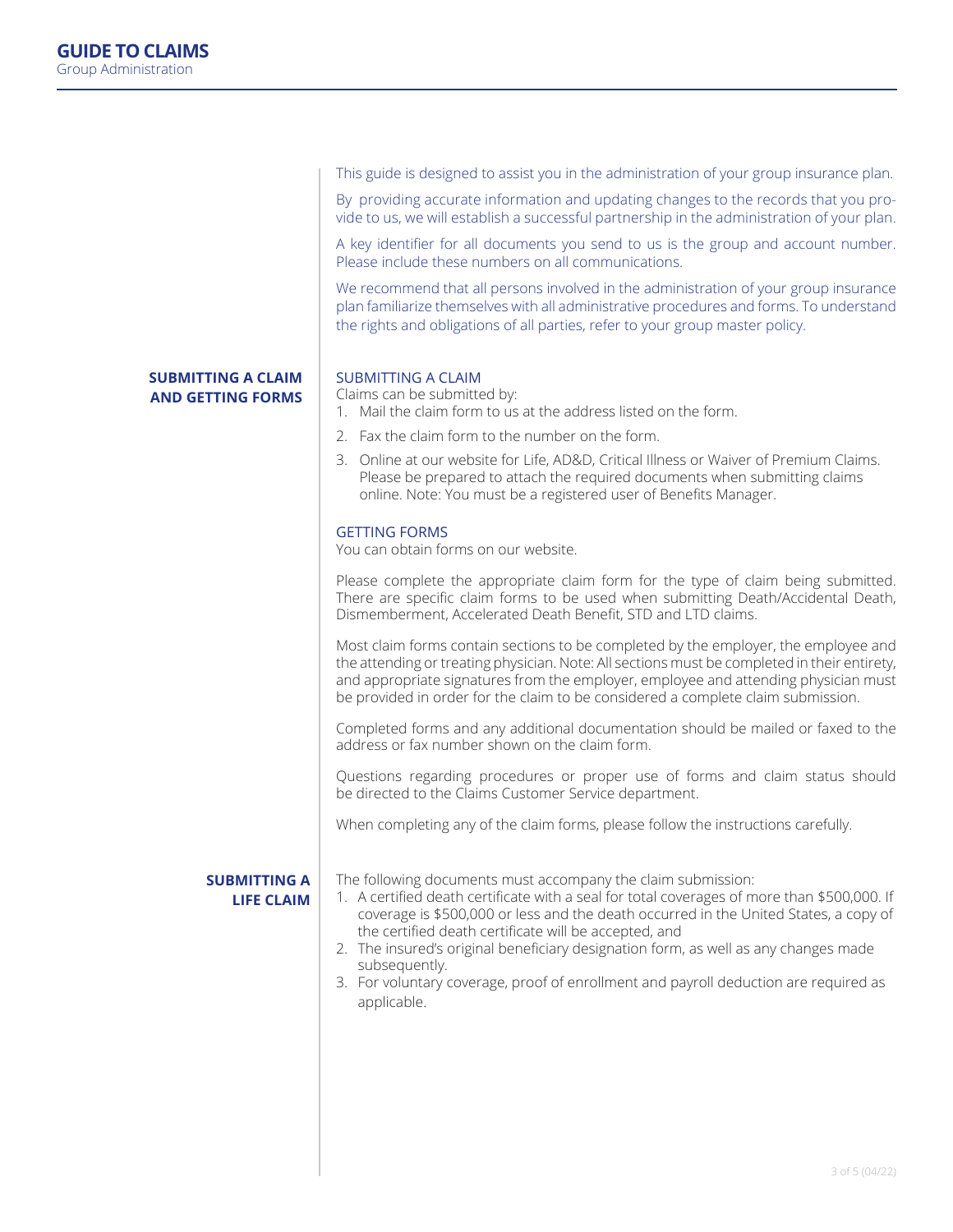#### SHORT-TERM DISABILITY (STD) CLAIM

To make the submission process as convenient as possible, we offer multiple ways to submit a Short-Term Disability claim.

#### **Online**

If the employee chooses to file a claim online, they can do so by creating a My Benefits account at mydearborngroup.com. My Benefits, our online self-service tool, allows members to securely and conveniently submit and manage their disability claims online at any time from anywhere. They can submit online without registering for an account, but this option does not allow them to manage their claim online after they submit it.

Using a desktop or mobile device, they will follow the guided steps to set up their account and submit their claim online. They will need an email address to create their account. When they submit their claim online, they will be provided with additional forms that will need to be completed by their employer and their attending physician.

#### **Email, Fax or Mail**

If the employee chooses to file a claim form, they can download the STD claim forms at mydearborngroup.com. Once the forms are completed, they can email them to us at DisabilityClaimsDG@mydearborngroup.com, or they can fax or mail them to the number/address on the claim form.

Forms should be completed by submitting a STD claim after the employee's last day worked. Completed forms should be faxed or mailed to us at the address shown on the claim form.

Please Note: If you have Voluntary STD coverage with us, please submit the most current enrollment form your employee has completed, as well as any recent change forms that have been completed during past annual enrollment periods.

#### **Telephonically**

If the employee chooses to file a claim telephonically, the following steps should be taken:

- 1. The employee contacts us via phone at 800-721-7987.
- 2. The Claim Intake Specialist captures all information and begins the process to secure the required authorizations needed to obtain medical information.
- 3. We will contact you and the claimant's physician, usually telephonically, to obtain any needed information and to advise you that a claim has been filed.

#### LONG-TERM DISABILITY (LTD) CLAIM

If your company has an STD plan with us and the STD claim form has already been completed and submitted to us, the claimant may not be required to submit an LTD claim form. We will contact the claimant if additional information is required.

If your company does not have an STD plan with us, the LTD claim form should be submitted approximately 6 to 8 weeks prior to the end of the elimination period. Completed claim forms should be faxed or mailed to us at the address shown on the claim form. They can also submit the claim online by creating a My Benefits account at mydearborngroup.com. My Benefits, our online self-service tool, allows members to securely and conveniently submit and manage their disability claims online at any time from anywhere.